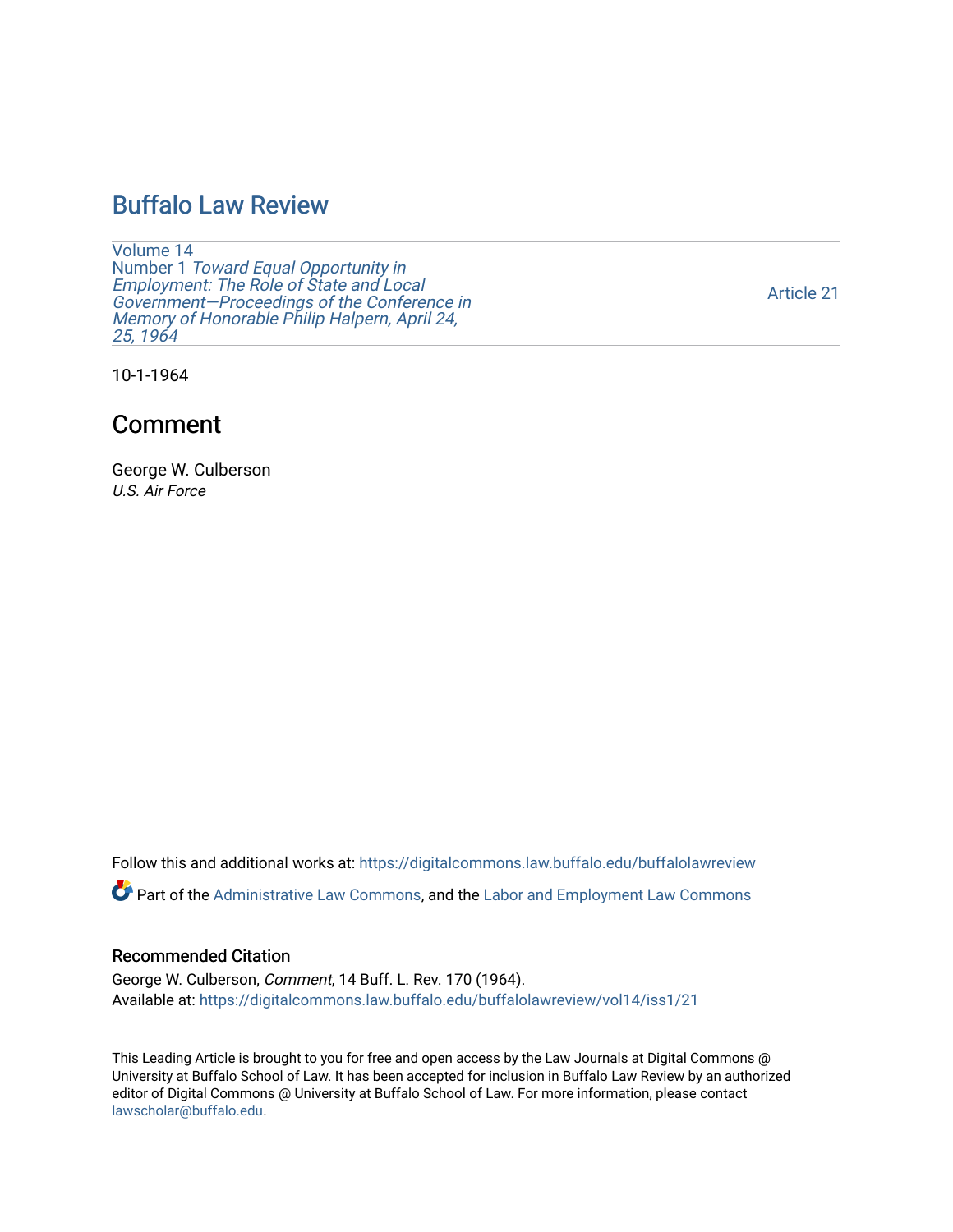#### COMMENT

#### GEORGE W. **CULBERSON\***

N my letter accepting the invitation to participate in this symposium, I expressed surprise that the subject of a "Contract Nondiscrimination Clause" was considered as a "supplementary or non-enforcement" kind of activity. My experience leads me to the conclusion that proper administration of a nondiscrimination clause is a most effective and efficient method of enforcement. In fact, it is the most effective tool that I have ever used.

Mr. Conway has presented a most careful analysis and performed a real service to all of us in his documentation of the legal authority for and the reasons why states and cities should include a clause in contracts. He has also stated that his only experience had been with a state that had a Commission' and staff working on the problem of enforcement. Madison Jones stated that his Commission had not been able to do much about the contract clause because of insufficient resources which prevented them from getting around to it. My ten years' experience in Pittsburgh is precisely that of Madison Jones. My time and that of the staff was taken up with the investigation and processing of complaint cases. That is all we could do with the manpower and budgetary resources available to us. My first point, therefore, is that we will have to redirect current resources or find new ones to do what needs to be done in contract compliance.

The clause in the New York State contracts seems to have a contradiction between the first part and the procedural section, F. The first part requires compliance in an affirmative manner and requires the contractor to do more than just refrain from overt discriminatory action. When you get to the procedural clause, it has a sentence which seems to throw the whole thing back into the complaint frame of reference. The disturbing sentence reads, "After conciliation efforts by the Commission have failed to achieve compliance with the nondiscrimination clause and after a verified complaint has been filed with the Commission." I find that in dealing with legal documents that a few words in a sentence can alter the whole tone of the document. To me, and I could be wrong, my interpretation of this sentence says, when you get right down to the enforcement stage, you have to have a verified complaint. The question would be, "is the contract clause enforceable without a verified complaint?" If not, we are right where we started.

My theory of what is required in terms of administering a contract clause is "surveillance." You live with the contractor during the life of the contract; you don't just go in one time and look at the pattern and come out and mark him A, B, C, D or F. You go in as often as you can, certainly not less than once a year for every contractor and more often for those that require it, de-

**<sup>\*</sup> Chief, Equal Employment Opportunity Office, U.S. Air Force.**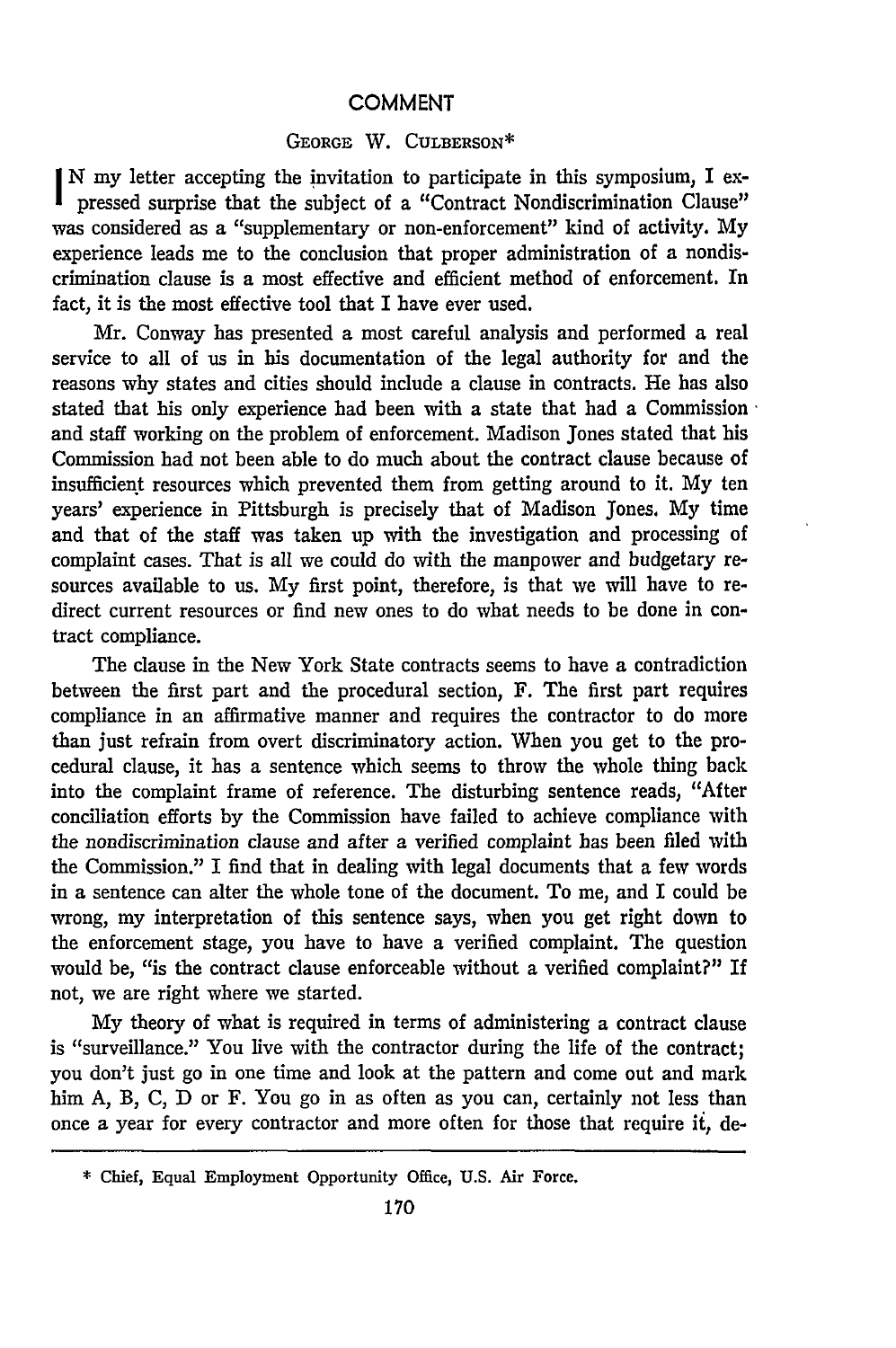pending upon the circumstances. This requires staff and budget or you just cannot do it.

The Air Force has thirty persons on a staff administering a contract clause on equal employment opportunity. Six of them are assigned to complaint investigations, four to top level administration, and the rest are all in contractor surveillance without any complaint. This ratio is not necessarily one that I would approve of, but it is required because of the number of complaints we have to handle. We are spending too much of our time and resources on these complaints.

I wish that Herbert Hill had not left the room. He says that he has 900 complaints with the President's Committee. Of course, the President's Committee gives those complaints to the agencies to investigate and resolve and I've had 200 of these each year since I have been with the Air Force. About three-fourths of the complaints we get have been stimulated by Herbert Hill. I want him to cut it out. It is not profitable. We're wasting our time and money and our resources in the investigation of these complaints. I could take these same staff people and put them into the contractor surveillance program and get results. The Air Force has actually assisted in the employment and upgrading of thousands of minority workers in new categories under the surveillance program whereas it is a mere handful that result from the complaint investigation. I am quite opposed to the idea of going out and beating the bush or in any way encouraging more complaints. You just continue the practice of dissipating the resources of commissions which are already understaffed and underbudgeted for this kind of program.

Mr. Conway's comment about his experience being limited to Commission operated programs, leads me to say that I do not think it would be helpful to have a nondiscrimination clause in a contract unless there were enforcement possibilities. The head of a department entering into a contract is not interested in employment opportunity for minority workers. He is interested solely in obtaining the product or securing the services or getting the construction completed on schedule. I would go along with the thesis that if there is a clause in the contract, one would have to have an administrative agency to do the checking, making appraisals, and otherwise seeing to it that the contractor lived up to the clause requirements.

Madison Jones has presented quite an imposing list of requirements with emphasis upon affirmative action and initiative on the part of the contractor. He has been very detailed and specific in his list of requirements. In general, I would oppose efforts to try to come up with a check list of requirements, especially in the affirmative action field. The factors in any situation vary so greatly that they are not amenable to a standard remedial action. What we are dealing with here is finding ways and means of breaking with traditional customs and practices of long standing. The intensity of feeling about changing patterns varies from one section of the country to another, from community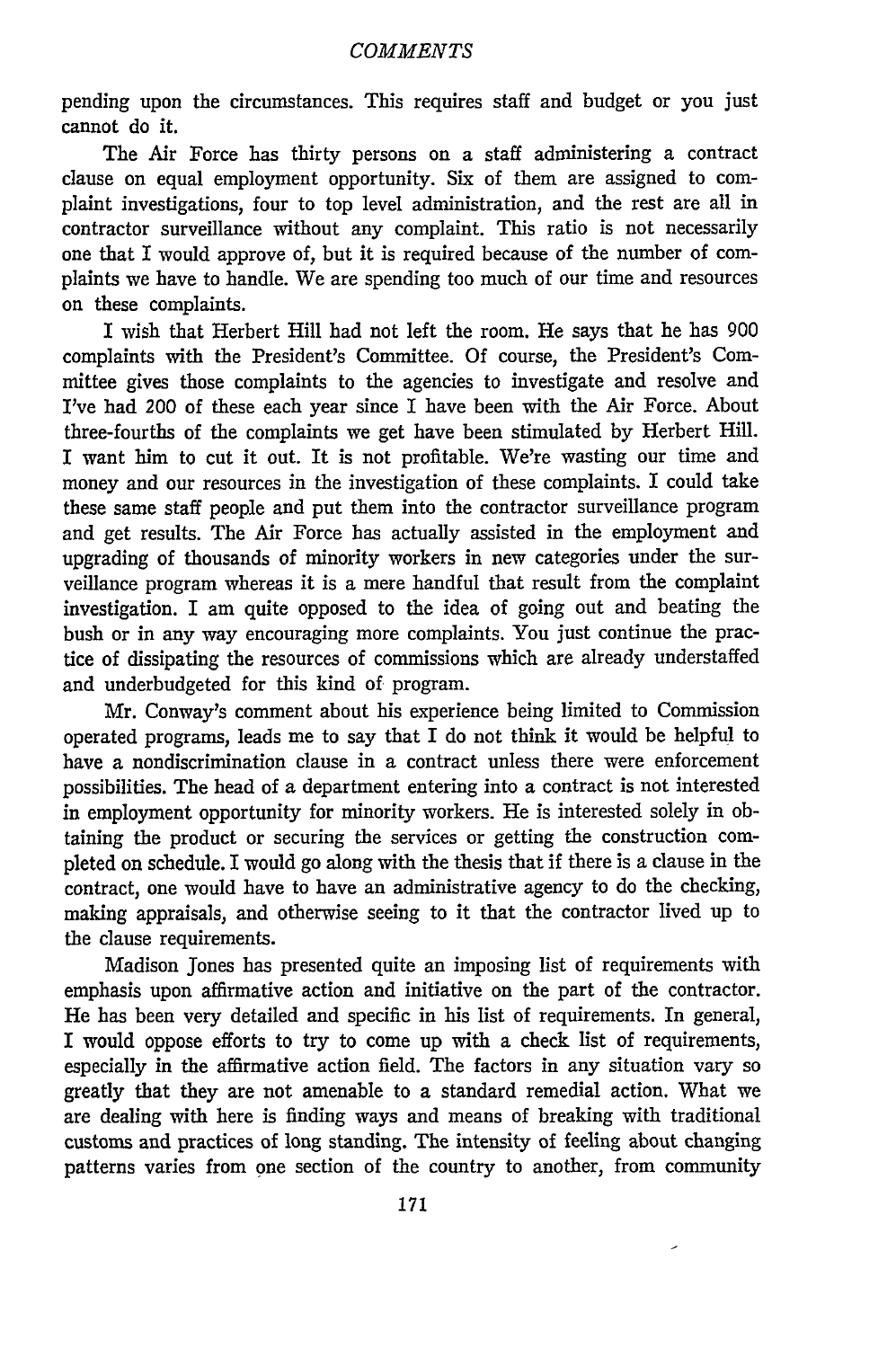## *BUFFALO LAW REVIEW*

to community, factory to factory, and department to department, and the degree and extent of affirmative action varies with each individual situation. Government, in contract matters, should consider itself a customer instead of an enforcement agency. The "customer is always right" and therefore, any interpretation of the requirements by the customer is the one that should prevail.

The strong actions proposed by Madison Jones are certainly in agreement with the times in which we live today. I think we have all recognized that we have moved from a period of time when as commissions we have been emphasizing color blindness to a period of color consciousness. Contractors, however, have not yet, quite, got used to the idea of our change of thinking. They are worried about the fact that we have become color conscious. The fact is, if you're not really conscious of what the problem is, you can't analyze it and you are not going to resolve it.

Except in the area of "affirmative action," I think the contract clause should be specific in terms of the requirements and expectations. The New York contract clause is very good. The clause should provide for inspection of records. This is important because the records provide the basic source of information and can be secured without subpoena. I see no reason why the clause should be effective only for contracts above a certain amount of money or based upon the number of employees in an establishment. I notice that the New York contract has avoided these limitations.

Now, I have already made the point that the contract clause requires surveillance. It is my opinion, and it is based upon several years of experience, that there is very little overt, willful and deliberate discrimination on the part of contractor management. What we are bucking here is tradition. The way we have always done things is the way we want to continue doing them. To change, means being resourceful and sometimes it means more expense. Change, frequently brings trouble and this is certainly to be avoided. The only way to root out these problems, and therefore resolve them, is to help the contractor to identify them. This means surveillance.

The specialists employed by commissions must be able to analyze the personnel actions and policy implementation programs of the contractor to determine if and where these have resulted in exclusion of qualified workers for reasons of race, creed, color or national origin. After that, these specialists must be qualified to assist the contractor in affirmative action proposals so that changes can be made. I say to the Air Force specialists, it is not enough for you to point out the problems-you must show him how to resolve them.

Finally, repeating something I previously said, a nondiscrimination clause is worth no more than the amount of surveillance you are going to be able to give it and the amount of assistance you are going to be able to render. This means sufficient resources and staff to do it.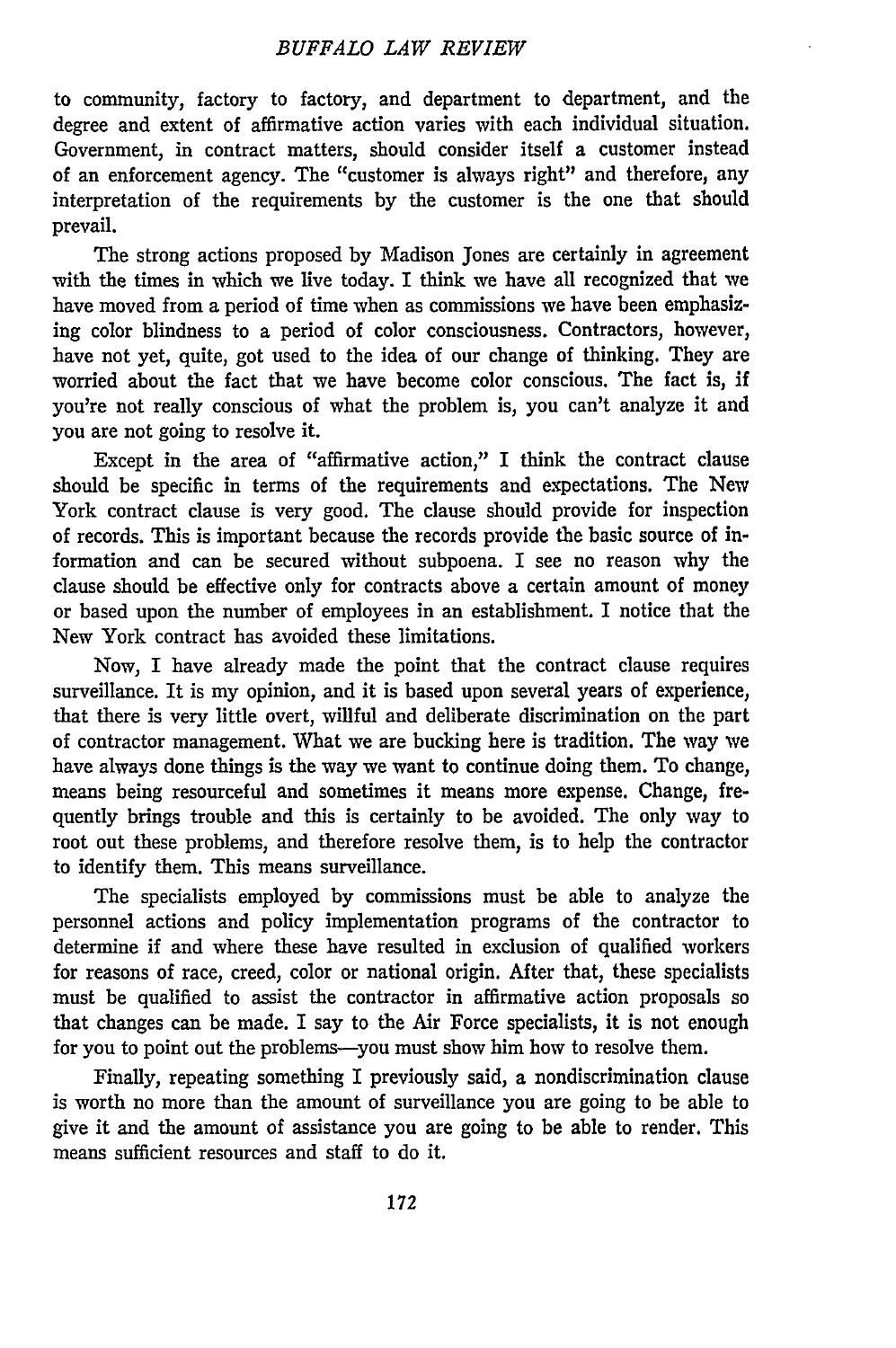#### PART III. DISCUSSION **SUMMARY**

The afternoon discussion centered on (1) methods of implementing programs requiring compliance with equal employment opportunity clauses in government contracts, and (2) the role of private groups.

#### *Contract Compliance Programs*

In his comment, Mr. Culberson had discussed the contract compliance procedures announced for New York State **by** Governor Rockefeller in December 1963, and pointed to a possible inconsistency between the requirement in clause (a) that the contractor not only not discriminate but that he take affirmative action, and the requirement in clause (f) of a verified complaint before a contract is cut off for non-compliance with clause (a). The latter requirement he considered appropriate for antidiscriminatory conduct but not for situations where the contractor is required to take affirmative action, for which regular and intense surveillance is necessary.

Commissioner Conway replied that there did seem to be a contradiction on the surface, but the verified complaint procedure, which would probably be initiated **by** the Attorney General, applies to the contractor who refuses to take even the most minimal affirmative action possible to comply with the contract. In sum, the contract clause sets up a two-pronged attack: (1) action under both the antidiscrimination law and the contract if there is evidence of discrimination; and (2) action under the contract alone if there is no discrimination but the contractor refuses to take any steps whatsoever to comply with the "affirmative action" obligation under clause (a) of the contract.

In response to a question, Commissioner Conway noted that the statutory "low bidder" requirement of many states was not really a problem in preventing discriminatory contractors from getting or keeping state contracts, since the New York requirement at least, was couched in terms of the "lowest *qualified* bidder" and a discriminatory contractor would not be considered "qualified."

Professor Jaffe asked whether a reporting system might be instituted for  $\cdot$ each specific job when the work force was first assembled, whereby the employer would report immediately on how many minority group members were employed. This would avoid the difficulty of having to go to each employer to learn this information. Although Commissioner Conway raised the possibility of employer resistance to still another form to file, Mr. Culberson thought government contracts should require such reports on a regular basis so that one could screen them to pick out some for surveillance. These reports need not be monthly or even quarterly, so long as they were regular. There had to be some way to start the surveillance proceedings and such reports were one device; the President's Committee on Equal Employment Opportunity used them. Mr. Jones also approved of the suggestion, but pointed out that policing the accuracy and honesty of the reports is itself a monumental task because of the volume.